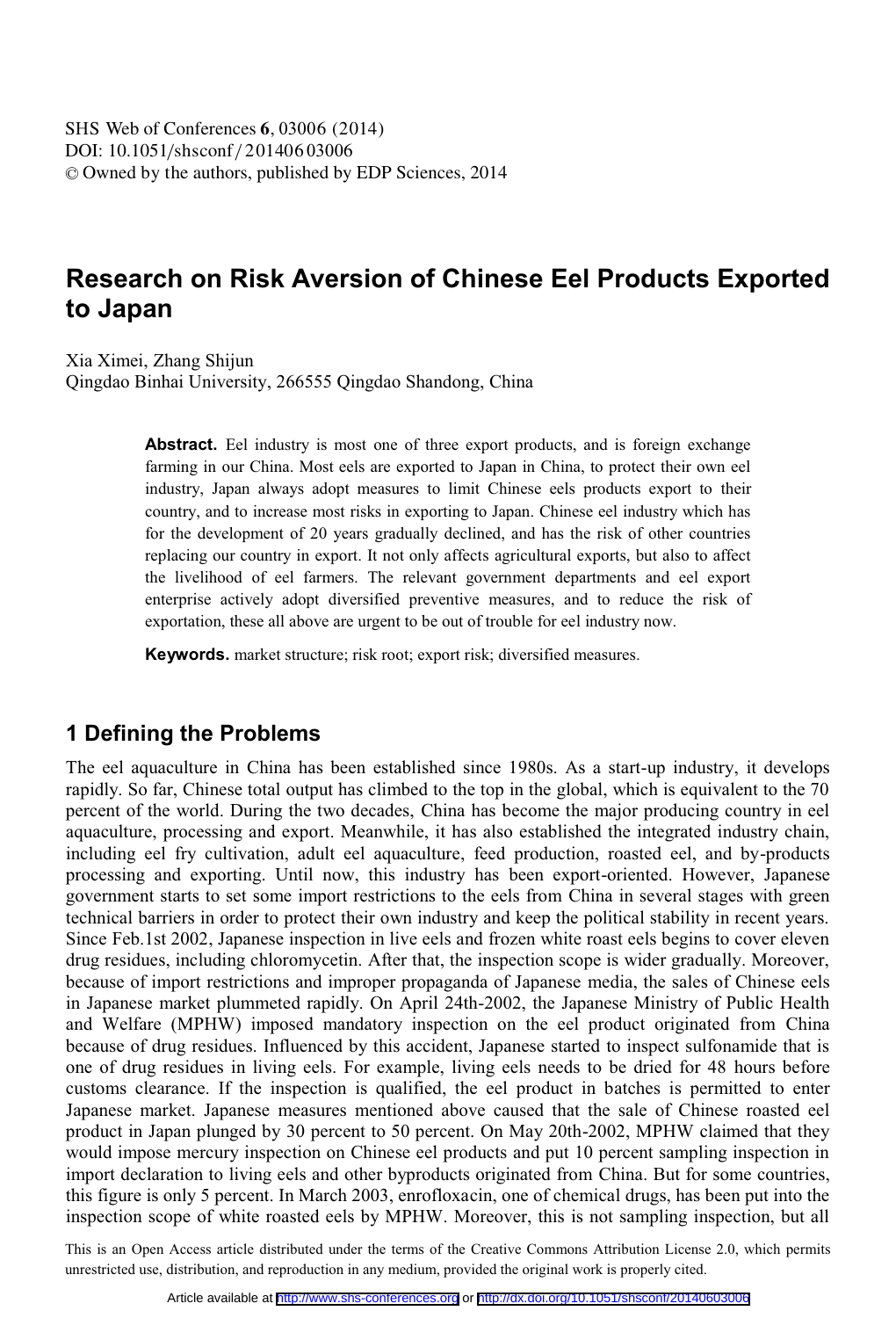products. That means every batch of eel products imported from China has to be tested. If there are more than two batches to be inspected enrofloxacin residue, Internet would publish all the inspection results immediately. In the late July 2003, China stopped roasted eels product export to Japan unilaterally, which resulted to the break of mutual trade in the item of eel products. In October 2003, China cancelled the prohibition and continued to export eel products to Japan. In 2005, eel products originated from China was stung by Japanese government because of malachite green and its media exaggerated their report that it's common for Chinese eel aquaculture to use malachite green, nitrofuran and other prohibited drugs. On May 29th -2006, Japan started to implement "Positive List System" that covered 116 inspection items to the eel products imported. Since financial crisis erupted, Japan had been taken serious trade protection on Chinese eel product. Under these strict standards, it would take longer hours for Chinese eel products in customs clearance, which led to a series of problems, such as the energy and quality of eel products becoming lower, export hindered and a great number of living eels in dull sale, great pressure in storage and the dilemma of capital turnover. These chain effects caused heavy losses to Chinese eel industry. The authorities should pay more attention to export risk of eel products.

# **2 Analysis on export risk of eel products**

Eel products are big commodities in our export trade and earn a large number of foreign exchange. In 2007, the surface of Chinese eel aquaculture is more than 10,000 hm2, the output is 213,800 tons and export is 159,700 tons. So far, China has become the biggest country in eel breeding, producing and supplying. Living eel and roasted eel are the main part in our export, and more than 90% of eel products are exported to Japan. Chinese eel breeding companies mainly gather in Guangdong, Fujian, Jiangsu, Zhejiang and other provinces near the sea. (More details in Table 1)

| Origin    | Roasted eels |        |               | Living eels |        |               |
|-----------|--------------|--------|---------------|-------------|--------|---------------|
|           | 2009         | 2008   | $\frac{0}{0}$ | 2009        | 2008   | $\frac{0}{0}$ |
| Total     | 30,042       | 26,216 | 14.6          | 10,546      | 11,430 | $-7.7$        |
| Zhejiang  | 3,516        | 3,789  | $-7.2$        | 2,975       | 4.414  | $-32.6$       |
| Fujian    | 16,439       | 13,321 | 23.4          | 2,832       | 2,569  | 10.2          |
| Guangzhou | 4,439        | 3,910  | 13.5          | 499         | 1,152  | $-56.7$       |
| Shanghai  | 473          | 777    | $-39.1$       | 2,083       | 1,735  | 18.8          |
| Jiangxi   | 3,853        | 2,852  | 35.1          | 1,669       | 1,395  | 19.6          |

**Table 1.** Export quantity in different regions of China in the eel growth circle of 2008 and 2009

| (Quantity: Tons) |
|------------------|
|------------------|

Data Source: China Eel Website

Note: Eel Growth Circle is a period from August of one year to July of the next year.

Recently, it's common for Chinese eel products exported to Japan to be detained, rejected, receded, claimed and even termination of contracts. Part of eel products was forced to retreat from Japanese market because of pesticide residues beyond normal standards. From 2006 to 2008, 488 batches of Chinese marine products had been detained in Japan, including 35 batches of living eels, 7.1% of total marine products detained. During this period, Chinese marine products had been accused of breaking about 50 inspection criteria, such as pesticide and insecticide residues beyond standards, forbidden substance inspected, non-designated additives, bacteria and Escherichia coli exceeding the minimum limits. (More details in Table 2 and Table 3)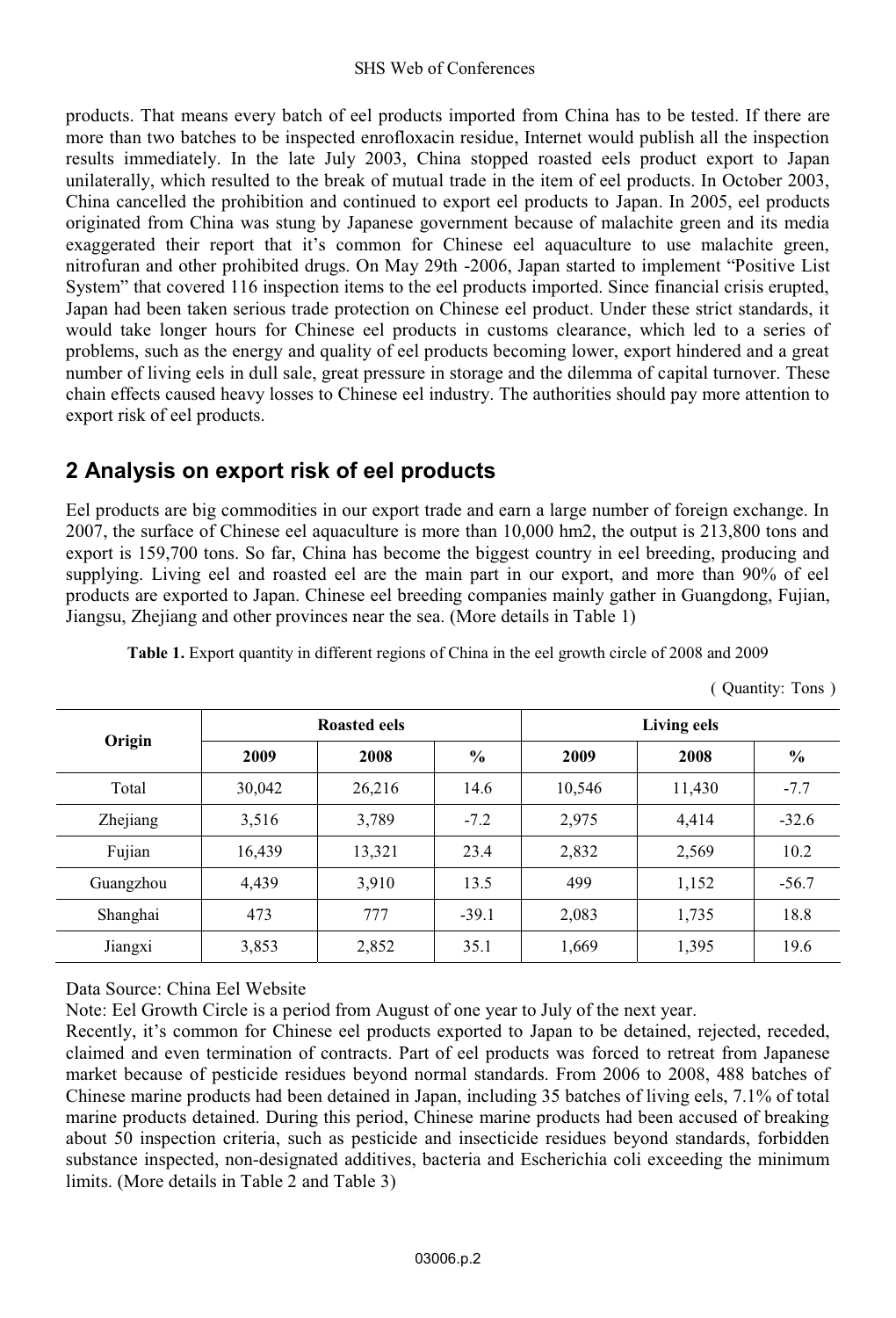### IFSRAP 2013

| Name of<br>Product                     | <b>Reasons</b>                                      | <b>Items Checked</b>                               | Countermeasure           | <b>Time</b>      |
|----------------------------------------|-----------------------------------------------------|----------------------------------------------------|--------------------------|------------------|
| <b>Eel Products</b>                    | Unqualified composition and<br>specification        | Positive Escherichia coli<br>group                 | Detained                 | Aug.7,<br>2006   |
| Living eels<br>in aquaculture          | Unqualified composition and<br>specification        | Residues beyond standard<br>(leucomalachite green) | Destroyed and<br>receded | Sep.30,<br>2006  |
| Frozen<br>conger eel                   | Composition disobeyed<br>the specification standard | Positive Escherichia coli<br>group                 | Destroyed and<br>receded | Nov.23,<br>2006  |
| Roasted<br>eel fillet                  | Unqualified composition and<br>specification        | Enrofloxacin inspected                             | Detained                 | July 30,<br>2007 |
| Frozen boiling<br>Conger eel<br>fillet | Unqualified composition and<br>specification        | Furazolidone inspected                             | Detained                 | Aug.1st,<br>2007 |
| Living eels                            | Unqualified composition and<br>specification        | Furazolidone inspected                             | Detained                 | June.30,<br>2007 |
| Roasted<br>eel fillet                  | Unqualified composition and<br>specification        | Leucomalachite green<br>inspected                  | Destroyed and<br>receded | July 19,<br>2007 |
| Roasted<br>eel fillet                  | Unqualified composition and<br>specification        | Leucomalachite green<br>inspected                  | Detained                 | Aug.14,<br>2007  |
| Roasted eels                           | Unqualified composition and<br>specification        | Leucomalachite green<br>inspected                  | Destroyed and<br>receded | Aug.29,<br>2007  |
| Roasted<br>Eel fillet                  | Unqualified composition and<br>specification        | Enrofloxacin inspected                             | Detained                 | Sep.10,<br>2007  |
| Living eel                             | Unqualified composition and<br>specification        | Furaltadone<br>hydrochloride<br>inspected          | Destroyed and<br>receded | Jan. 11,<br>2008 |
| Roasted eels                           | Unqualified composition and<br>specification        | Ciprofloxacin inspected                            | Detained                 | Jan.30,<br>2008  |
| Living eels in<br>aquaculture          | Unqualified composition and<br>specification        | Leucomalachite green<br>inspected                  | Destroyed and<br>receded | July 2,<br>2008  |
| Living eels in<br>aquaculture          | Unqualified composition and<br>specification        | Leucomalachite green<br>inspected                  | Destroyed and<br>receded | July 17,<br>2008 |
| Living eels                            | Residues beyond standard                            | Dicofol inspected                                  | Detained                 | Jan. 5,<br>2009  |
| Roasted<br>conger eel in<br>frozen     | Disobeyed specifications<br>in composition          | Positive Escherichia coli<br>group                 | Detained                 | Feb. 7,<br>2009  |
| Roasted eel                            | Unqualified composition and<br>specification        | Enrofloxacin inspected                             | Discarded and<br>receded | April, 2009      |
| Roasted eel                            | Unqualified composition and<br>specification        | Enrofloxacin inspected                             | Discarded and<br>receded | April, 2009      |
| Roasted eel<br>in frozen               | Disobeyed specifications<br>in composition          | Furazolidone inspected                             | Detained                 | May 3,<br>2009   |
| Roasted eel                            | Unqualified composition and<br>specification        | Enrofloxacin inspected                             | Discarded and<br>receded | July, 2009       |
| Living eels in<br>aquaculture          | Unqualified composition and<br>specification        | Leucomalachite green<br>inspected                  | Discarded and<br>receded | July, 2009       |
| Living eels in<br>aquaculture          | Unqualified composition and<br>specification        | Colorless malachite green<br>inspected             | Discarded and<br>receded | Jan., 2010       |
| Roasted eels                           | Unqualified composition and<br>specification        | Malachite green<br>inspected                       | Discarded and<br>receded | Feb., 2010       |
| Roasted eels<br>fillet in frozen       | Disobeyed specifications<br>in composition          | Leucomalachite green<br>inspected                  | Discarded and<br>receded | Feb. 28,<br>2010 |
| Roasted eels                           | Unqualified composition and<br>specification        | Furazolidone inspected                             | Discarded and<br>receded | May, 2009        |

| Table 2. Chinese Eel Product Rejected by Japan since 2006 (Part of Cases) |
|---------------------------------------------------------------------------|
|---------------------------------------------------------------------------|

Data source: Information originated from China Eel Website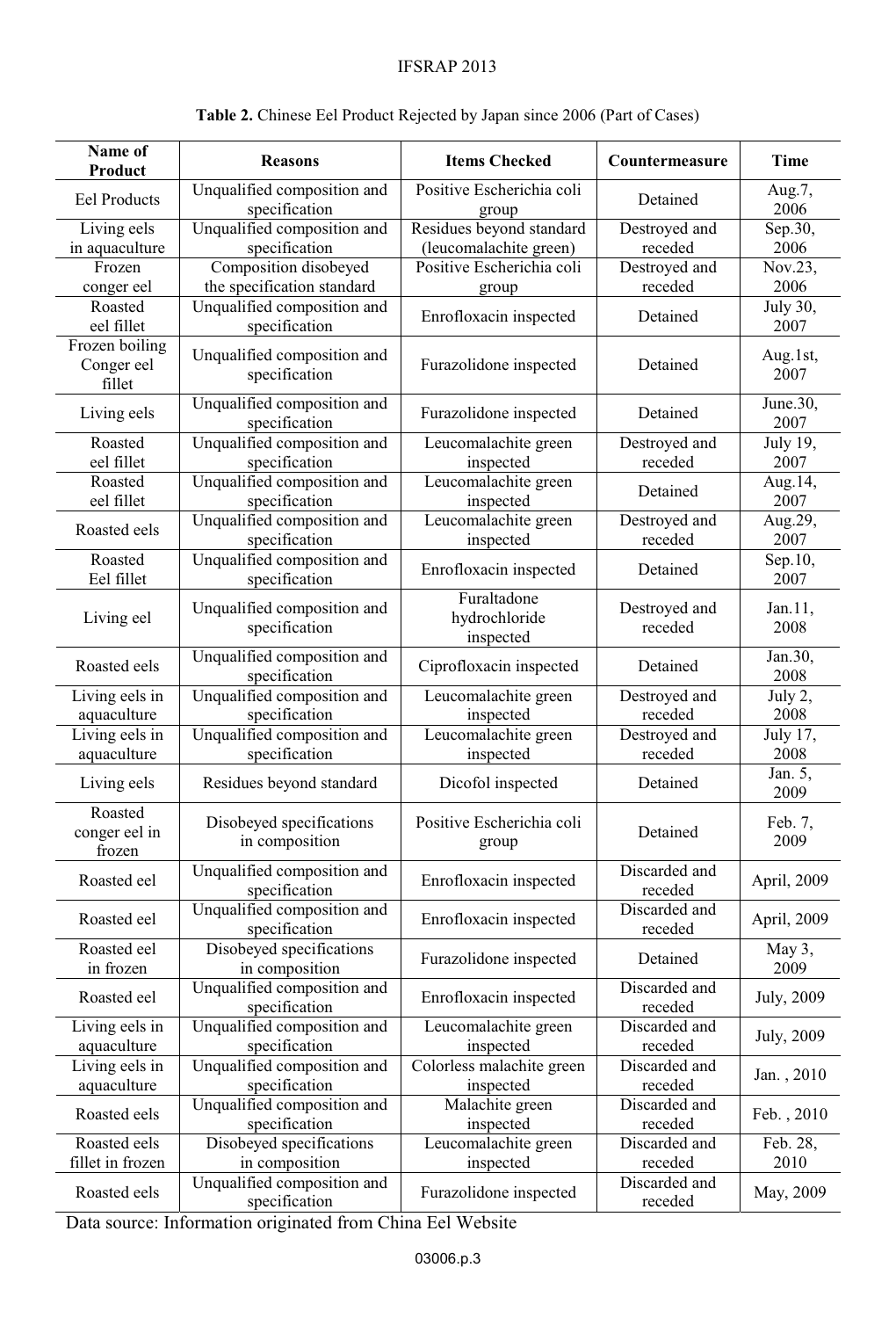#### $SHS$  Web of Conferences

| Inspecting<br>Organization      | <b>Batch</b><br>No. | Percentage | Inspecting<br>Organization      | <b>Batch</b><br>No. | Percentage |
|---------------------------------|---------------------|------------|---------------------------------|---------------------|------------|
| Osaka                           | 33                  | 19.3       | Moji                            | 12                  | 7.0        |
| Tokyo                           | 26                  | 15.2       | Fukuoka                         | 11                  | 6.4        |
| Yokohama                        | 13                  | 7.6        | Nagoya                          | 10                  | 5.8        |
| Kobe-2nd                        | 13                  | 7.6        | Kawasaki                        | 9                   | 5.3        |
| Tokyo-2nd                       | 9                   | 5.3        | Kansai International<br>Airport | $\overline{2}$      | 1.2        |
| Narita International<br>Airport | 7                   | 4.1        | Shimizu                         | $\overline{2}$      | 1.2        |
| Niigata                         | 6                   | 3.5        | Yokkaichi                       | 1                   | 0.6        |
| Kobe                            | 6                   | 3.5        | Sendai                          | $\mathbf{1}$        | 0.6        |
| Naha                            | 5                   | 2.9        | Otaru                           | $\mathbf{1}$        | 0.6        |
| Hiroshima                       | 4                   | 2.3        |                                 |                     |            |

**Table 3.** Inspecting Batch No. of Japanese Institution Detained Chinese food

Data source: China Eel Website

Notes: Kobe-2nd is the abbreviation of the second inspecting organization in Kobe; Tokyo-2nd is the abbreviation of the second inspecting organization in Tokyo.

# **3 Analysis on the reasons of export risk of eel products**

## **3.1 Political bias**

The goals of governmental policies usually are the creation of synthetic effects. Japan is a mature and developed market with relative closure. In history, the country has been in a tradition to protect its agriculture and farmers play an important role in Japanese political and economic life. In addition, there is a large of population in agriculture of China. So imposing green trade barriers on Chinese products in agriculture is an effective strategy with small investment. To some extent, Japanese trade barriers on Chinese products reflects political bias. Japan has established good relations with South Korea and Taiwan. Marine product like clam from South Korea caused some problems and a few customers had a bad attack of diarrhea, but it didn't affect bilateral trade in this way. Japan still imports marine products from South Korea. Taiwan is also a beneficiary. Based on mentioned above, we may find out some marks of political force in the trade.

## **3.2 Solo export market**

The sale of eel products in Japan is about 100,000 tons, including 20% from domestic supply, 70% from main land of China and 10% from Taiwan. In the past decades, Chinese eel market almost had been dominated by Japanese demand, which led to passive production in our eel industry. To Chinese producing companies, they had no choice but to act on the disposal of Japanese market. For example, the quality of living eels must obey Japanese standards in aquaculture and export, and even the taste of roasted eels also would be customized by Japan. As a result, the demands from other markets were ignored completely. In recent years, sale strategies of Chinese eels have been influenced by Japanese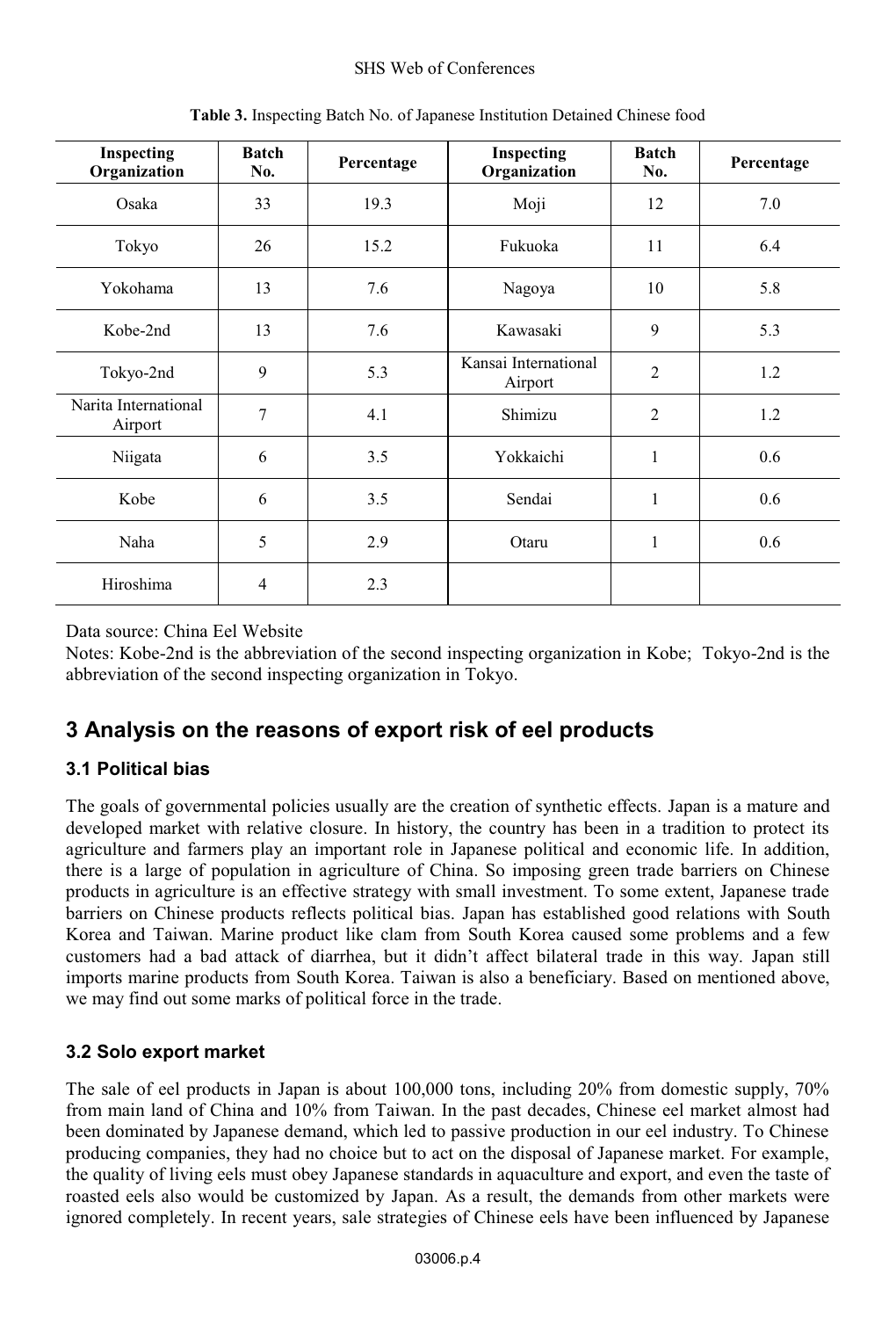#### IFSRAP 2013

Positive List System. In the course of breeding and processing, Japanese criteria are in the primary position. Meanwhile, our sale models are basically implemented with the help of Japanese import organizations. Therefore, solo market structure is facing great trade risks. ( More details in Table 4 )

| <b>Eel Growth Circle</b> | <b>Export in total (MT)</b> | <b>Export to Japan(MT)</b> | Percentage |
|--------------------------|-----------------------------|----------------------------|------------|
| 2005-2006                | 25,933                      | 22,508                     | 86.8       |
| 2006-2007                | 37,711                      | 31,458                     | 83.4       |
| 2007-2008                | 18,195                      | 11,567                     | 63.6       |
| 2008-2009                | 17,072                      | 9,923                      | 58.1       |

**Table .** Quantity of Chinese Eel Products Exported to Japan **4**

Data source: China Eel Website

Note: Figures mentioned above covered the period from September of last year to April of next year.

### **3.3 Higher inspection standards**

On May 29, 2006, Japan started to implement Positive List System that covers agricultural chemical residue criteria in food and adopted new residue limitation standards. Compared to the past regulations, new standards are more complete, systematic and strict. After that, Japan would put forward new testing items every year, so the inspection ratio is higher gradually. From 2006 to 2009, many spots were found out in the course of inspection each year, which caused that Chinese eel products exported to Japan decreased every year and inspection ratio per 10,000 tons is upward rapidly, from 1.46 times to 9.78 times. We may forecast that Japan probably will take more inspection items to eel products from China to protect its domestic industries in the future. Perhaps Japan is going to set up inspection items in the following aspects, such as making full use of Positive List System to monitor eel products from China, turning the items with overload into compulsory testing. Of course, some food safety issues exposed by our domestic media might also get Japanese attention and it possibly combined application technology related to those issues with import regulation on eel products. Besides, Japan often collects special information about eel aquaculture and processing through communication and visit and further takes relevant actions to influence Chinese eel export.

#### **3.4 Japanese consumption decreasing**

Because of uneven quality of Chinese roasted eels, many Japanese consumers hold serious bias to the eel products imported from China. Moreover, several industrial associations in Japan usually amplify those hot spots and a few media also exaggerate or mislead consumers on purpose. That's why a lot of Japanese consumers will keep far away from brands "made in China". According to a public survey on July 22, 2008, more than 40% of Japanese consumers just choose eel products supplied by domestic companies so that Chinese eel products with lower price and higher quality are in trouble. In the eel growth circle of 2008, roasted eels exported to Japan decreased to 17,000 tons, no more than a half of that in the eel growth circle of 2007. Japanese yearly eel consumption is 70,000 tons to 120,000 tons, but in recent years the consumption decreased to about 60,000 tons (the quantity of living eels) from the summit of 100,000 tons to 130,000 tons. Under this circumstance, Chinese eel export to Japan is also on the downward path.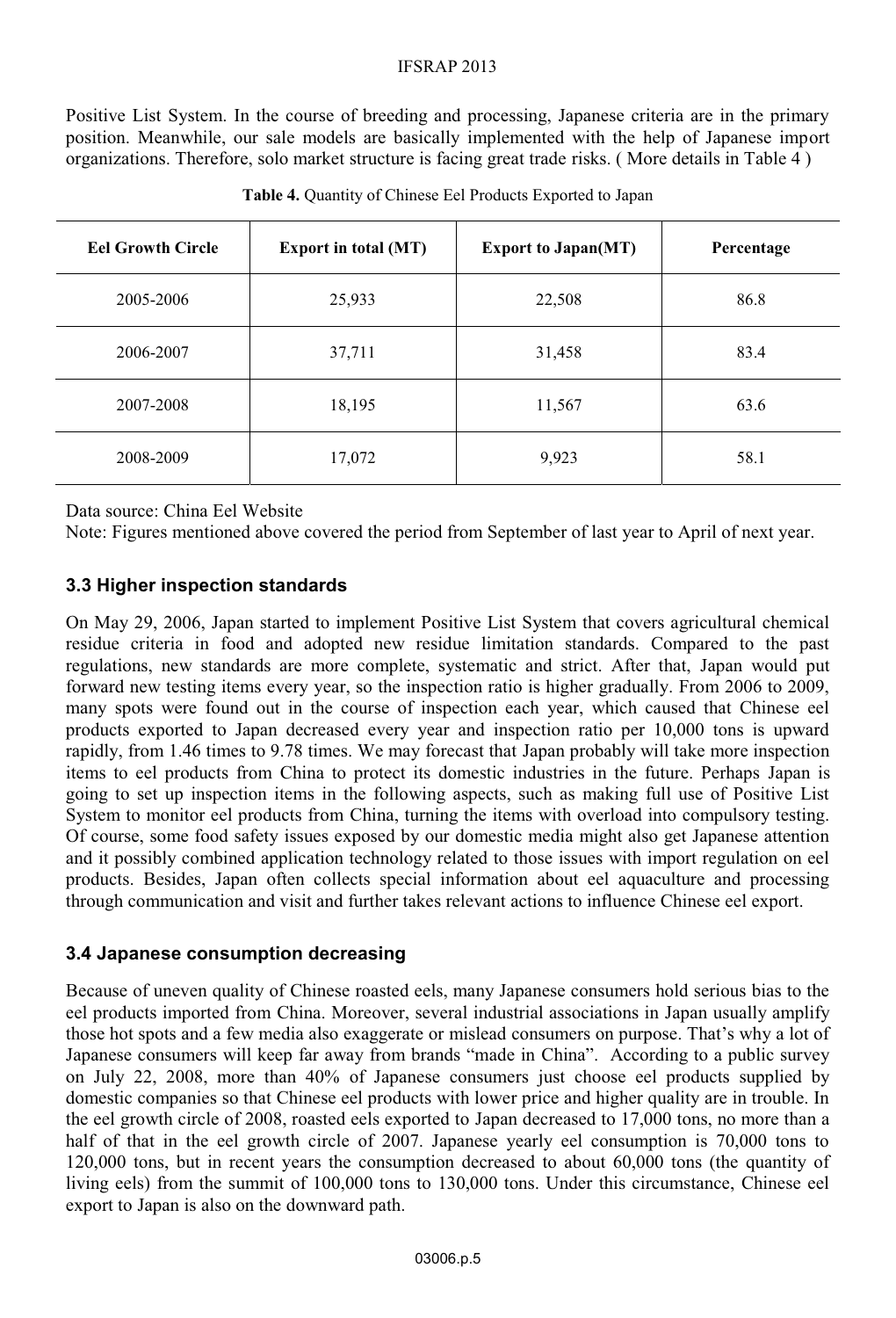# **4 Diversified countermeasures to avert export risk**

## **4.1 Developing domestic market**

Eel products are the pillar industry in our aquaculture and play an important role in export trade, but it also confronts many challenges, such as solo market structure, which mainly counts on Japan, technical trade barrier updating in foreign countries, RMB appreciation and more tight credit. All the influential forces mentioned above lead to the hard transformation of export companies. Under this circumstance, they have no choice but to develop our domestic market to get more independence. Meanwhile, domestic customers can afford eel products. Now the demand of Chinese market in eel product is very small. In our view, the main reason is that most Chinese still haven't realized nutrition and positive effects of eel product. The latest report indicates that Chinese eel consumption is less than 32 grams each year and Japanese is more than 1,000 grams. That means our domestic market has great potential. The key is how we can get it. Therefore, export companies should take diversified propaganda to broaden our domestic market and change customers' traditional ideas in eel consumption. For example, in order to broaden domestic market, eel industry in Guangdong held a series of display and promotion in Shenzhen and Beijing and got some positive effects. Active brand propaganda creates more opportunities for domestic customers to touch and understand eel products and significant transparency can also win the trust of domestic market. Further, eel industry will be able to establish good brand image in the hearts of customers. With more export risk of eel products, broadening domestic market possesses great significance. So, export companies should adjust their sales strategies, change export market structure, broaden domestic market, hold global promotion, develop new eel products suiting Chinese consuming habits, improve cooking techniques, propagandize the knowledge of eel nutrition and cultivate Chinese eel culture. All these actions will help eel and relevant products with high nutrition enter the daily consumption of our citizens.

## **4.2 Taking diversified export strategies**

Chinese eel export almost relies on Japanese market and the solo market structure also causes more risks. So, eel industry should develop international market (ex-Japan), such as Hong Kong, America, European Union and other regions with great potential. According to institutional statistics, European market's yearly consuming is near 20,000 tons, but the supply of its local aquaculture is less than 10,000 tons. Moreover, it's necessary to avert trade risk of solo market by developing international market (ex-Japan). In order to solve the problem, eel industry still has a long way to go. For example, we should hold extensive propaganda and ask the help from other industries and companies. Therefore, we suggest that authorities help industrial association apply for special funding to broaden global market, send professional groups to have propaganda in Russia, U.S., E.U., Middle East and other markets. Meanwhile, they may coordinate R&D organizations and companies to develop new product, which can meet different requirements of those markets. So far, eel industry in Fuqing has developed diversified markets, such as America, South Korea, Philippine, Malaysia, Hong Kong and other regions. Japanese market share in total export of Fuqing eel products has decreased to 63% from 80% and nearly a quarter has been exported to other regions, which diluted export affects caused by Japanese market and decreased trade risk.

## **4.3 Promoting security regulation model of eel industry**

For eel aquaculture, it's very essential to improve advanced management modernization and promote security regulation model. Firstly, GAP system should be introduced and promoted widely in eel's breeding stage. Secondly, GSP system should be adopted in operating stage, and that means aquatic companies' fishing usage must obey industrial standards in purchasing, inspecting, pricing and allocating. Thirdly, HACCP would be established in processing stage. The authorities may help those producing enterprises to establish, handling and improving HACCP system. Fourthly, ID tracing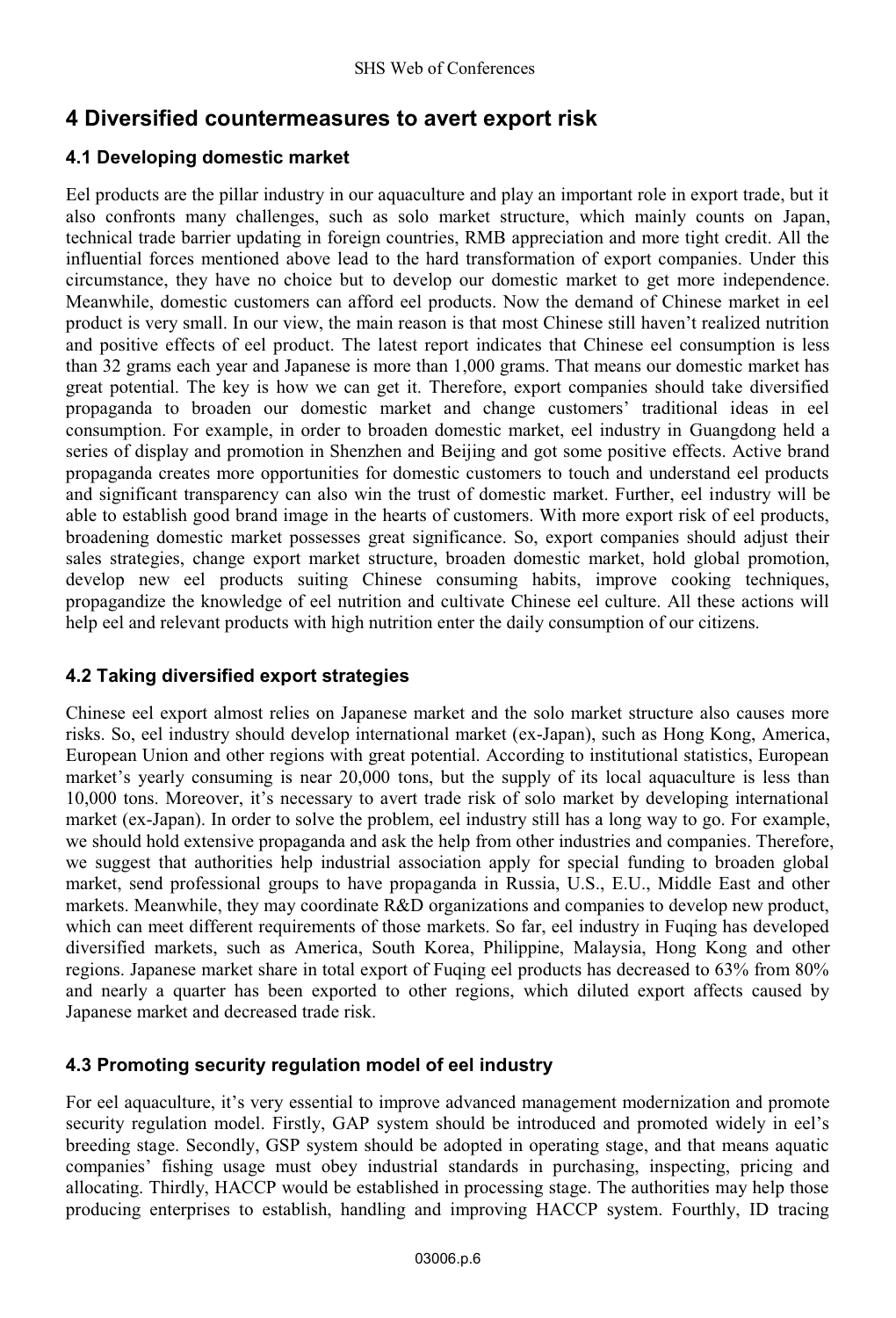system might be introduced in tracking stage of eel products. By developing and using ID tracing software system, eel industries are able to achieve informational management in breeding and processing. If the breeding, drugging, processing and tracing could be paid more attention, eel industry are able to improve the product's quality and efficiently cope with frequent technical trade barriers set by foreign countries.

### **4.4 Increasing technique direction and perfecting quality standard**

Taking local environment and climate into considerations, the authorities would enhance those standards in aquaculture technology, feed purchasing, drug ratio and residue, processing of roasted eels, quality inspection and other management. In order to help producing companies adopt standard management knowledge and strengthen inner management, industrial association may hold standard training of quality management according to eel's growth stages. Besides, the authorities should walk into every breeding corporation, strengthen the spot checking of product quality in total procedure, guide breeding corporations to act on serious criteria, get rid of antibacterial agent and other forbidden drugs and promote green breeding. Then, it's also responsible to help export companies to touch latest quality standards and drug residues limitation in target markets, and they can have precautions before the crisis. On the other hand, the governmental organization might sign security contract of standard quality with every breeding corporation and establish quality file.

### **4.5 Further processing in diversified market, developing new sets of eel products and spurring market demand**

If a product wants to obtain customers' trust and take larger market share, it must be able to meet consumers' multiple demands, especially in the domestic market. One of eel production strategies is diversification. For example, producing companies may design their products according to the requirements of customers in different countries, like Japan, Russia, America and European Union. Eel products enjoy high reputation and are regarded as aquatic ginseng. Their meats are not only fresh and tender, but also rich in protein, vitamin A, D, E, minerals and unsaturated fatty acid DHA and EPA. For example, eel products have special nutrition and are rich in DHA and EPA, which are important nutritional elements to stimulate the intelligence of children. Based on this point, producing companies could develop new sets of eel production for the pregnant, baby and child. For instance, they may use roasted eel as main materials, and combine these particular roasted eels with fresh vegetables, fruits and monosodium glutamate to make delicious ingredient, or dip eel meat into the juice of donkey hide gelatin to make innovative product—roasted eel with donkey hide gelatin, which is rich in nutrition and with good taste, or transform eel products into micro-wave products, which are rich in nutrition and can be stored for a long time. It is not only portable, but also no needs to be cooked and people may eat it directly. Recently, a beverage made from eel essence landed on Japan. It is abundant in vitamin and consists of eel essence. This magic beverage can help people quench thirst in hot summer. Moreover, processing companies can also make different sets of dishes with eel according to eight dishes in China. On the one hand, it's able to meet various tastes of customers. On the other hand, it's good to spur the demand in domestic market.

### **4.6 Innovating marketing model**

Accurate positioning is the key to avert trade risk and broaden markets, because eel products are usually considered as high-end nutritional food. In my view, market positioning of Chinese eel products could focus on provinces with strong economy and customers in high and middle level. Besides, we should get major breakthrough in marketing of other aspects. For example, those flights to big cities are good choice, like the airline from Guangzhou to Beijing and Shanghai. We could offer one or two slices of eel fillet in flight dinner. There are so many flights and it's really huge market. At the same time, processing companies can make some beautiful presents by roasted eel products with